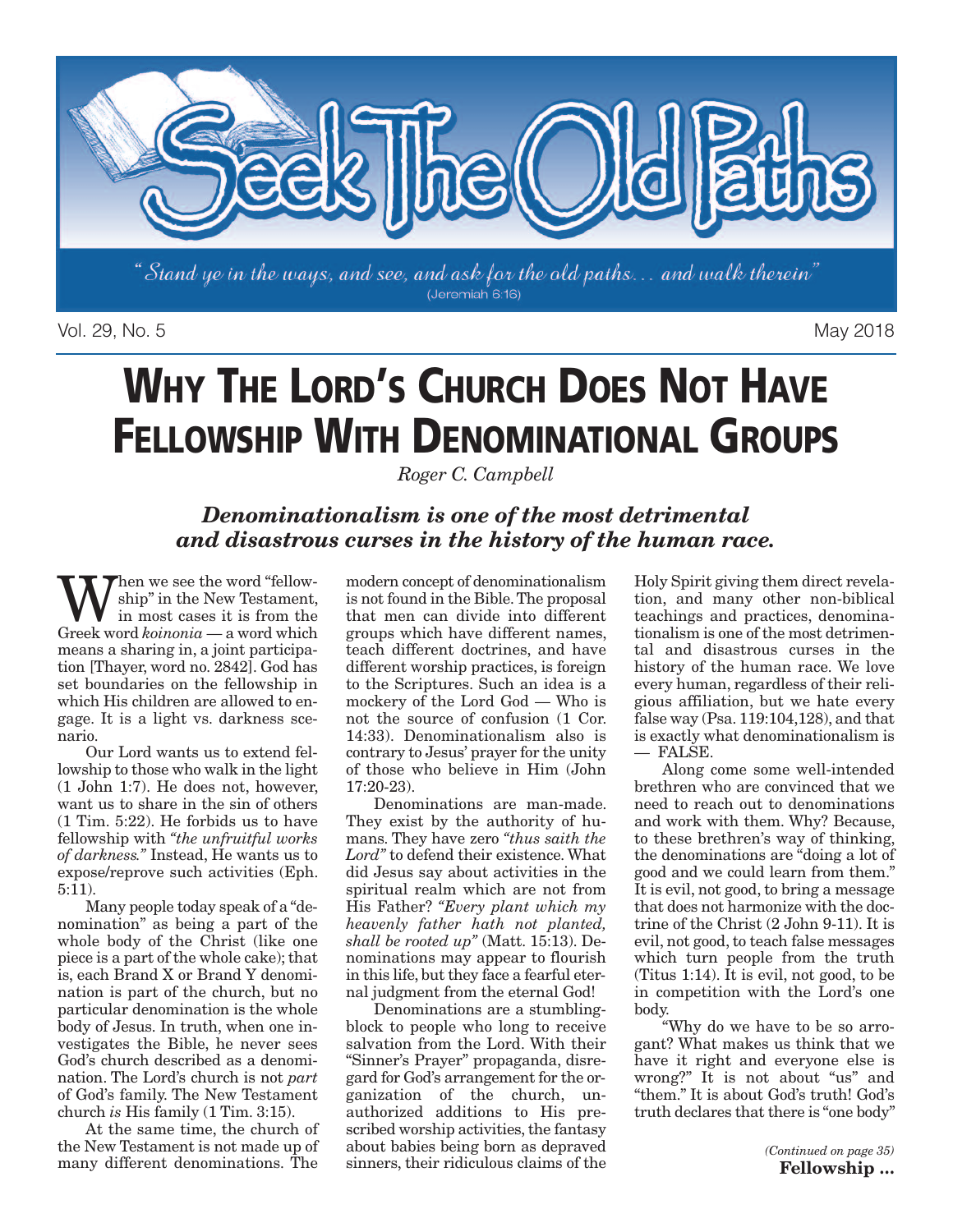

#### *Garland M. Robinson*

### *God desires we contend for righteousness and moral decency.*

No one can doubt it. This nation<br>and the entire world is in the<br>docay — heading ever fester and and the entire world is in the decay — heading ever faster and faster. It's always been this way. Every generation thinks their's is worse than it's ever been. We surely can say the same. Jesus even ask,*"...when the Son of man cometh, shall he find faith on the earth"* (Luke 18:8)? It may seem at times that we're just spinning our wheels and not making any headway. We teach and preach, encourage and rebuke, but it keeps getting worse.*"...Evil men and seducers shall wax worse and worse, deceiving, and being deceived"* (2 Tim. 3:13).

What more can we do? Notice these valid points from the Holy Bible.

**1) Become a Christian and live the Christian life.** If you are not a faithful Christian, you are lost — for all have sinned and come short of the glory of God (Rom. 3:23; 6:23). To be lost means you will exist through eternity in hell with the devil and his angels (Matt. 25:41). However, God desires to save you from that dreadful outcome. *"Who will have all men to be saved, and to come unto the knowledge of the truth"* (1 Tim. 2:4). *"The Lord...is longsuffering to usward, not willing that any should perish, but that all should come to repentance"* (2 Peter 3:9). God has provided the means of forgiveness for your sins. It is up to you to accept it by obeying his will. **Believe** in Jesus the Christ, the Son of God (John  $8:24$ ) and the holy Word, the Bible, which is able to save your soul (James 1:21). **Repent** of your sins and turn from them (Acts 2:38; 26:20). **Confess** faith in Christ as the Son of God and Savior of mankind (Rom. 10:9-10; Acts 8:37; Matt. 10:32). Be **Baptized** (immersed) in water for the forgiveness

of your sins (Mark 16:16; Acts 22:16; 1 Peter 3:21). This will make you a child of God (1 Peter 1:14). Live faithful unto God all your life, even if it cost you your life (1 Cor. 15:58; Rev. 2:10). Never turn away from following the Lord (Heb. 12:22-25).

**Even if you're not a Christian, live a morally upright life even when those around you do not.** There are scores of people in society who are not Christians, yet they live a life of basic morality. They do not steal, murder, lie, cheat, commit adultery or homosexuality, etc. They are good neighbors. They are not a detriment to society as those who live contrary to decency and uprightness. Cornelius was *"a devout man, and one that feared God with all his house, which gave much alms to the people, and prayed to God alway"* (Acts 10:2). However, he was lost and needed to hear what to do to be saved (Acts 11:14). Gladly, his heart was eager to learn God's will and obey it (Acts 10:1- 11:19).

**Teach your children basic morals of decency and how to live in this life.** Morality begins at home! Multitudes of children (called latchkey kids) are left to themselves each day with no supervision.They have no real moral guidance from their parents.They are allowed to run wild and more than half the time parents do not even know where they are! Some parents think it is wrong to teach their children moral uprightness. That's a shame and disgrace! Children must be taught! *"Foolishness is bound in the heart of a child; but the rod of correction shall drive it far from him." "The rod and reproof give wisdom: but a child left to himself bringeth his mother to shame." "And, ye fathers, provoke not your children to wrath: but bring them up in the*

*nurture and admonition of the Lord"* (Prov. 22:15; 29:15; Eph. 6:4). This world cannot continue to stand when morality continues to plunge!

**Be the proper influence and example before your neighbors and working associates.** Watch your language. Vulgarity and cursing has become common-place with many. Let it not be so with you. *"Let your speech be alway with grace, seasoned with salt, that ye may know how ye ought to answer every man"* (Col. 4:6). *"A good man out of the good treasure of his heart bringeth forth that which is good; and an evil man out of the evil treasure of his heart bringeth forth that which is evil: for of the abundance of the heart his mouth speaketh"* (Luke 6:45). *"Let no corrupt communication proceed out of your mouth, but that which is good to the use of edifying, that it may minister grace unto the hearers"* (Eph. 4:29). Watch your actions. *"Wherefore gird up the loins of your mind, be sober, and hope to the end for the grace that is to be brought unto you at the revelation of Jesus Christ. As obedient children, not fashioning yourselves according to the former lusts in your ignorance: But as he which hath called you is holy, so be ye holy in all manner of conversation"* (living, 1 Peter 5:8; 1:13).

**Exercise your right at election time to vote for candidates that have a moral sense of decency.** Far too often people vote merely because of political party or a promise of economic prosperity. It ought not be that way.There is a vast difference between many politicians in their moral stance. Too many run their campaign on the promise of defending the right of mothers-to-be to take the life of their unborn child. God forbid! Such thinking as this is twisted and warped and void of any moral decency! To vote for one with this view is disastrous to the moral climate of our country. Don't be guilty of contributing to moral decay. Learn where the candidates stand on moral issues and vote according to moral uprightness. We need to ask ourselves, what would the Lord do in times like these?

Proverbs 14:34 says, *"Righteousness exalteth a nation: but sin is a reproach to any people."* God desires we contend for righteousness and moral decency. God will bless this nation when its morals rise to meet His stan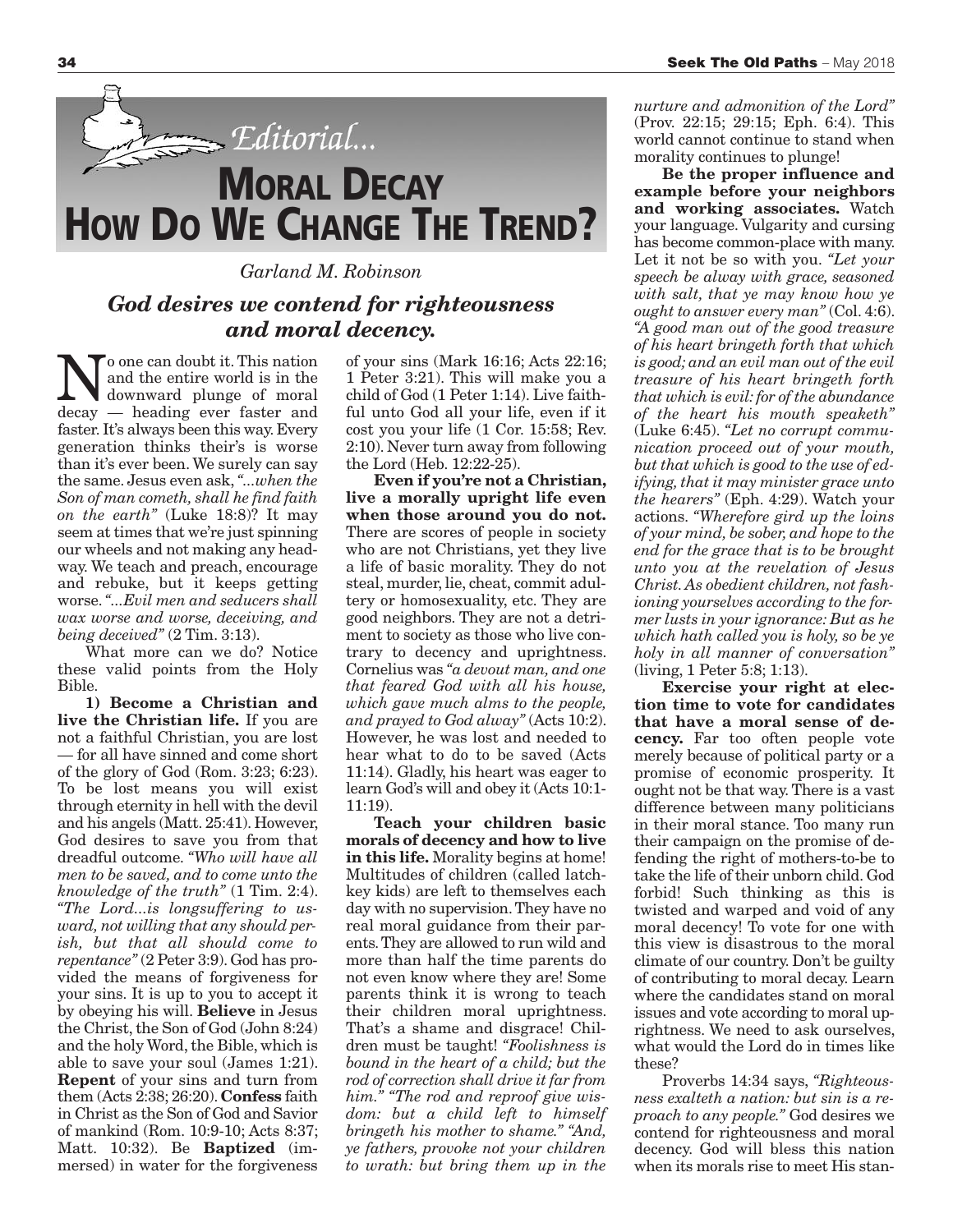dard. But, if we continue our downward plunge into debauchery, immorality, wickedness and corruption, this nation will not be blessed nor will God allow it to continue to stand. God will bring it low. God has done it many times throughout history and every indication is that he will do it again.

Wickedness and evil will succeed all around us because people yield to the devil's devices (2 Cor. 2:11). Will you let him have his way with you? Shall we stand idly by without striving to live as God would have us to live! Are you having a part in moral decline or in uprightness and decency?

#### **Fellowship…**

*(Continued from page 33)*

(Eph. 4:4). Jesus is the Head of that body (Col. 1:18). He is the Savior of that body (Eph. 5:23). And, His church, which began in a specific place (Jerusalem) at a specific time (the day of Pentecost,Acts 2) was purchased with His blood (Acts 20:28). No denomination can make such a lawful claim about its relationship with Jesus.

"Well, why do we have to be so mean-spirited about it?" If, in fact, any members of the church have been unkind in dealing with others as they discuss spiritual matters, then they need to repent. Unkindness is wrong in any setting, and we refuse to endorse it regardless of who demonstrates it. Please do not miss this point, though. Is it rude to open the Bible and show a person that there is one God (Eph. 4:6)? Of course not. Is it mean-spirited to open the Bible and show a person that Jesus is the one Mediator between God and man (1 Tim. 2:5)? Of course not. In the same way, neither is it out of line or uglyspirited to point out what the Bible says about false religious messages and practices.

God being our Helper and Witness, we will continue to love and reach out to people who have been hoodwinked by denominational teaching. We shall not, however, join hands with denominations to carry out joint worship, evangelistic, or benevolent activities — ever!

*120 Fawn Dr. Chattanooga, TN 37412*

## **IS THERE NO SHAME?**

*Wayne Dixon*

### *Obedience to the Gospel of Jesus Christ is the means today by which accountable people can be ashamed and blush when they depart from God's way.*

**A** t one of the times when the children of Israel rebelled against God's will for them, the "weeping" prophet Jeremiah rebuked them saying: "Were *they ashamed when they had committed* abomination? now *they were not at a* God's will for them, the "weeping" prophet Jeremiah rebuked *abomination? nay, they were not at all ashamed, neither could they blush: therefore they shall fall among them that fall: at the time that I visit them they shall be cast down, saith the LORD"* (Jer. 6:15).

From Genesis Chapter 3 we learn of the first time mankind ignored God's will. As the result of the sin of Eve and Adam (the first two sins on the face of the earth), God cursed the earth on which we live (Gen. 3:17-19). Paul refers to it in his epistle to the brethren at Ephesus by exhorting them to value their time in this cursed environment by saying,*"Redeeming the time, because the days are evil"* (Eph. 5:16).The apostle John adds a somber note in his inspired comment near the end of his first epistle by observing the following:*"And we know that we are of God, and the whole world lieth in wickedness"* (1 John 5:19).

Undoubtedly, there was no shame to be found among the vast majority of the inhabitants on the face of the earth at the time of the flood in Genesis as Moses recorded: *"And God saw that the wickedness of man was great in the earth, and that every imagination of the thoughts of his heart was only evil continually"* (Gen. 6:5). The one exception noted was Noah as he *"found grace in the eyes of the Lord"* (Gen. 6:8).

Likewise, the lack of shame exists today in our society. Have you noticed anyone lately with the blushed face of shame over the continual killing of unborn babies? We witness much clamor over the saving of animals, but not of the souls made in God's image:*"So God created man in his own image, in the image of God created he him; male and female created he them"* (Gen. 1:27). In many quarters, there is no shame in the efforts to legalize substances known to be addictive. Shameless movies and television shows full of illicit sex and profanity deluge the young and old minds alike.

Sins, unabated, result in the lack of shame and spiritual death. Ezra's prayer should be a model for all: *"...O my God, I am ashamed and blush to lift up my face to thee, my God: for our iniquities are increased over our head, and our trespass is grown up unto the heavens"* (Ezra 9:6).

Obedience to the Gospel of Jesus Christ is the means today by which accountable people can be ashamed and blush when they depart from God's way. Paul the apostle was not ashamed of God's remedy and so stated: *"For I am not ashamed of the gospel of Christ: for it is the power of God unto salvation to every one that believeth; to the Jew first, and also to the Greek"* (Rom. 1:16).

Godly shame and the blushing that at times goes with it will return only when we answer the Gospel call.

> *3235 Brughs Mill Rd. Fincastle, VA 24090*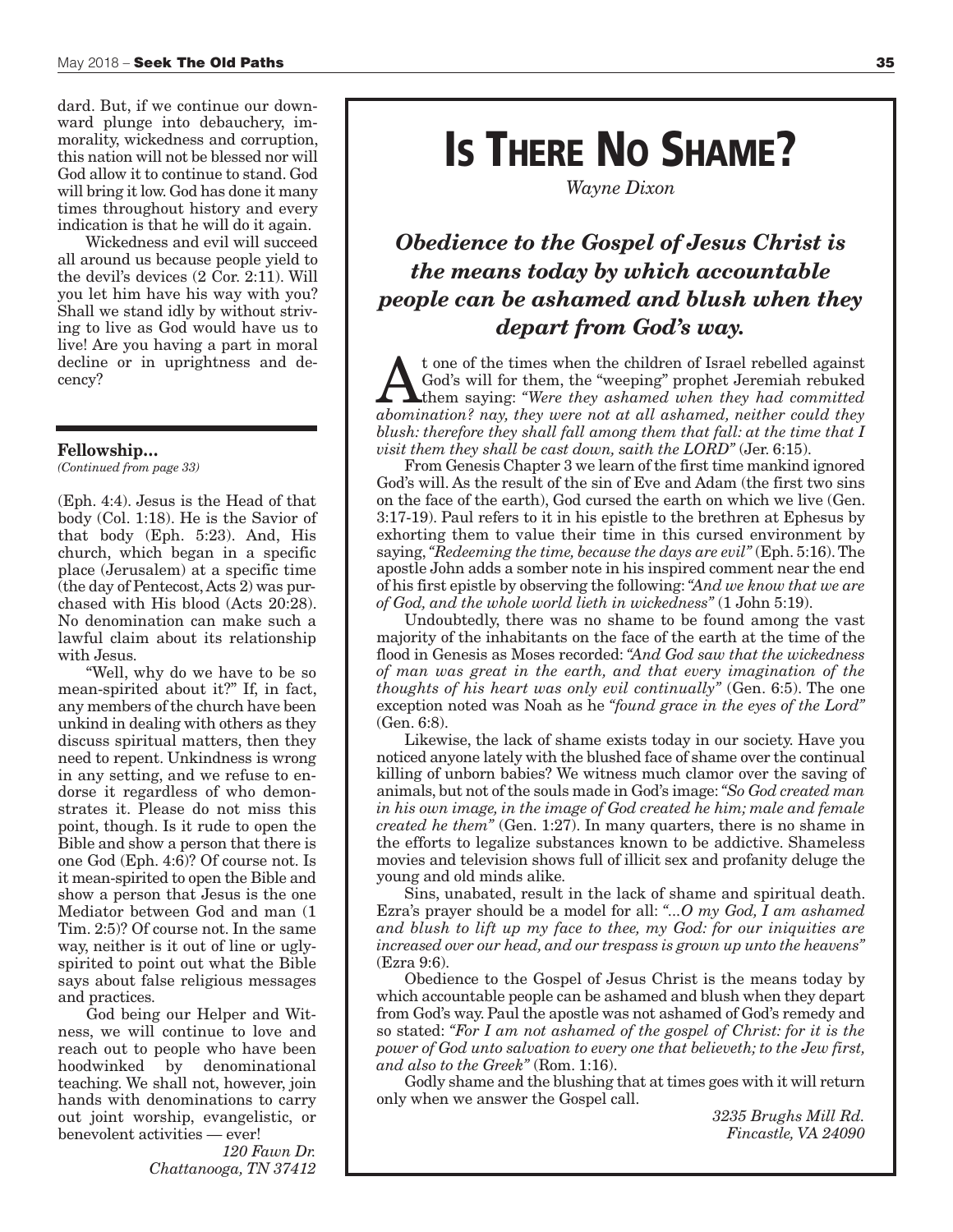## **HOW WE GOT THE BIBLE #5 PROVIDENTIAL PRESERVATION**

*Randy Kea*

o far in our study we have considered the **Revelation, Inspiration, Confirmation** and **Dissemination** of God's Word. In this installment we will consider **Preservation.**

If God has the power to speak the universe into existence and verbally inspire all 66 books of the Bible, He certainly has the power (in His providential care) to preserve His words down through time. Preservation is essential for every generation to be able to obey God's will. Jesus said, *"It is written, man shall not live by bread alone, but by every word that proceedeth out of the mouth of God"* (Matt 4:4). How can a person live by all the words of God if all of the words are not preserved? We emphasize again that *verbal (words) preservation* is just as essential as *verbal inspiration.* Otherwise, the Bible would be useless for us today.

The Bible is prolific in its claim and promise for verbal preservation. Consider the following points:

**1) Old Testament claims.** *"The words of the Lord are pure words: as silver tried in a furnace of earth, purified seven times.Thou shalt keep them, O Lord,thou shalt preserve them from this generation for ever"* (Psalm 12:6- 7). *"The secret things belong unto the Lord our God: but those things which are revealed belong unto us and to our children for ever, that we may do all the words of this law"* (Deut. 29:29). *"He hath remembered his covenant for ever, the word which he commanded to a thousand generations"* (Psalm 105:8). *"For ever, O Lord, thy word is settled in heaven"* (Psalm 119:89). *"Thy testimonies have I taken as an heritage for ever"* (Psalm 119:111). *"Concerning thy testimonies, I have known of old that thou hast founded them for ever"* (Psalm 119:152). *"Thy word is true from the beginning: and every one of thy righteous judgments endureth for ever"* (Psalm 119:160).

The Old Testament record from Genesis to Malachi bears out these claims of verbal preservation. God's

written law given at Mt. Sinai is recorded in the Pentateuch written by Moses. Just prior to his death, it is recorded concerning Moses and the charge he gave to the Levites to preserve the written law:*"And it came to pass, when Moses had made an end of writing the words of this law in a book, until they were finished, that Moses commanded the Levites, which bare the ark of the covenant of the Lord, saying, Take this book of the law, and put it in the side of the ark of the covenant of the Lord your God, that it may be there for a witness against thee"* (Deut. 31:24-26). This law was preserved during the days of Joshua (Josh. 1:7-10; 8:32-34). This law was available during the days of the judges (Judges 1:20; 2:17; 3:4). This written law was still preserved in 1 Kings 2:3 and also during the days of Jehu in 2 Kings 10:31. Other references of this written law in 2 Kings are 14:6, 17:37, 21:8, 22:8,11, 23:24.

The record of 1 and 2 Chronicles demonstrates that the law had been preserved until that point in Old Testament history. Because of space, I will just give the references: 1 Chronicles 16:17,40, 22:12, 2 Chronicles 12:1, 17:9. After the captivity, the law was still intact and preserved (Ezra 3:2; 6:18; 7:6), and for good measure, the last thing you read in the Old Testament is *"Remember ye the law of Moses my servant, which I commanded unto him in Horeb for all Israel, with statutes and judgments"* (Malachi 4:4). Don't forget that Moses to Malachi spans roughly a thousand years of verbal preservation. It should also be emphasized that neither Malachi nor any other prophet or king down through the centuries ever corrected or amended the Law of Moses.

**2) Jesus affirmed Old Testament preservation.** *"For verily I say unto you, Till heaven and earth pass, one jot or one tittle shall in no wise pass from the law, till all be fulfilled"* (Matt. 5:18). *"And it is easier for heaven and earth to pass,than one tittle of the law to fail"* (Luke 16:17).

'Jots' and 'tittles' were the smallest particles of the Hebrew alphabet and language. So, the Lord is saying that even the smallest parts of the OldTestament would be preserved. *"...The scripture cannot be broken"* (John 10:35).The word "broken"in this verse means "loosened, broken up, destroyed, dissolved, melted." Clearly, Jesus taught verbal preservation. When Jesus cited the Old Testament He used the formula "it is written" numerous times. The verb tense for "written"in this formula in the Greek is in the 'perfect tense' which denotes action in the past with results continuing down to the present (*Interlinear Grammar of the Greek New Testament*). Every time Jesus used this statement, He was asserting Old Testament preservation. He never corrected Moses and the prophets but maintained verbal preservation, even down to the 'jots' and 'tittles.' (Note: In Matt. 5:21-48, Jesus is not saying that Moses is wrong when He uses the phrase *"ye have heard that it was said by them of old time..."* He was actually correcting Jewish misapplications and misinterpretations.)

**3) New Testament claims.** *"Being born again, not of corruptible seed, but of incorruptible, by the word of God, which liveth and abideth for ever. For all flesh [is] as grass, and all the glory of man as the flower of grass. The grass withereth, and the flower thereof falleth away: But the word of the Lord endureth for ever. And this is the word which by the gospel is preached unto you"* (1 Peter 1:23-25). *"For the truth's sake, which dwelleth in us, and shall be with us for ever"* (2 John 2).

**4) Jesus affirmed New Testament preservation.** *"Heaven and earth shall pass away, but my words shall not pass away"* (Matt. 24:35; Mark 13:31; Luke 21:33). Further, Jesus said, *"He that rejecteth me, and receiveth not my words, hath one that judgeth him;the word that I have spoken, the same shall judge him in the last day"* (John 12:48). Jesus says that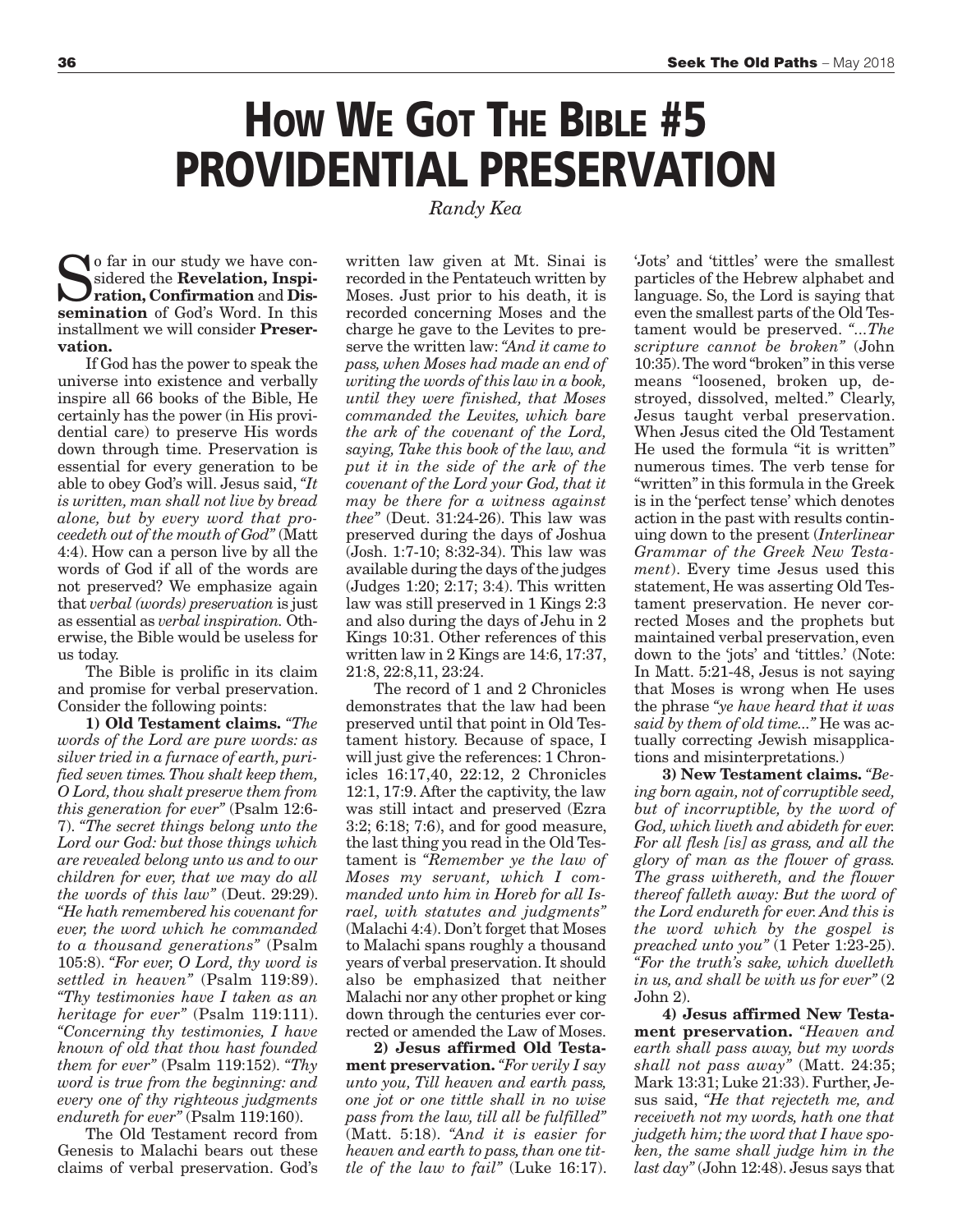His spoken words would be preserved all the way down to the Judgment Day. Clearly, the Lord is teaching that His words would be revealed and confirmed and verbally preserved and opened to judge the world on that last great day. Keep in mind when the Lord said this, the New Testament had not yet been written.

**5) Another point sometimes overlooked is the internal (scriptural) evidence that Jesus only used the Hebrew text safeguarded by divine providential preservation down through the centuries until His time.** One verse already considered that I simply note here again is Matthew 5:18 where the terms "jot and tittle" are used by Jesus clearly showing that He was using the Hebrew text and not the Septuagint or some other text. Another passage that with clarity shows this is Matthew 23:35: *"That upon you may come all the righteous blood shed upon the earth, from the blood of righteous Abel unto the blood of Zacharias, son of Barachias, whom ye slew between the temple and the altar."* We need to remember that the Jewish arrangement of Old Testament books differs from our modern arrangement in English Bibles. The Hebrew Old Testament Jesus used started with Genesis and ended with Chronicles; so from Abel to the death of Zacharias shows conclusively that Jesus is talking about from the beginning to the end of the Hebrew Old Testament. Today, we would say from Genesis to Malachi.

Let me emphasize that our Old Testament today as far as the material is concerned is the exact Old Testament that Jesus had and quoted from throughout His earthly ministry. The only difference would be arrangement and grouping. The Jews combined certain books. For example, 1 and 2 Samuel into one book, 1 and 2 Kings into one book, and 1 and 2 Chronicles into one book, etc.

A third verse to prove Jesus used the Hebrew Old Testament exclusively is Luke 24:44: *"These are the words which I spake unto you, while I was yet with you, that all things must be fulfilled, which were written in the law of Moses, and in the prophets, and in the psalms, concerning me."* The three divisions of the Hebrew Old Testament that Jesus used are: 1) the law, 2) the prophets, and 3) the writings (the Hagiographa). Jesus used the Psalms to represent this entire third category of the Jewish arrangement of Old Testament books (the writings). Once again, it is clearly seen by this text that Jesus is using exclusively the Hebrew Old Testament canon and not the Septuagint (which has an entirely different book order), some scribal tradition, or any other document.

Number six in this series will consider the **TRANSLATION** issue.The **King James Version** is based upon the *Hebrew Masoretic Text* and the traditional *Received Text.* Modern translations have changed the text base in both Old and New Testaments. More about this vital study next time. *100 Sweetbriar Walk*

*Stockbridge, GA 30381*

## **COULD FAITHFUL PREACHERS OF THE PAST PREACH TODAY WHERE YOU WORSHIP?**

#### *Clarence Lavender*

or many years, the winds of change have blown rather strongly in the church of our Lord. Doctrines are preached and activities engaged in today would have been unthought of a just a few years ago.

It is a recognized fact that no building or institution can be stronger than the foundation upon which it rests.The foundation of the church in some places has eroded away to the point of having only a slight resemblance to the church of the Bible. It has declined due to *compromise,* which has led to *liberalism, agnosticism, modernism* and other hurtful teachings which drown men in destruction and perdition. Anyone who is only slightly acquainted with various teachings and movements within the church in our day is aware of the perilous conditions of our time.

Sound doctrine has been changed so drastically by some brethren, that faithful men who preached the Gospel in days gone by would not be invited to speak in many churches of Christ today. Take, for instance, the subject of the CHURCH. Do you know of congregations where the following could not be preached?

"There are many churches in the world with different identity and different doctrine, and yet the New Testament reveals only one church, with one doctrine or teaching.The New Testament speaks of doctrines in the plural, but only to condemn them; the

doctrine of the New Testament is singular. Christ has only one system of doctrine or teaching, and that is revealed in the New Testament. There is but one divine church to be found in the New Testament. Since there are so many different churches in the world and only one divine church in the New Testament, it makes it difficult to identify the true church in the midst of so many churches."(*The Identity Of The Church,* **F. B. Srygley**)

Brother Srygley was/is right, but the church of today is on the road to producing a group of men too "mentally modest" and "intellectually humble"to proclaim New Testament teaching on the subject of the ONE CHURCH for the fear of offending their denominational neighbors.

There is no question, with those of us who believe the Bible, concerning the establishment of the church of Christ on the first Pentecost following the resurrection of our Lord (Acts 2). The establishment of the church is a subject that is also sensitive with religious people, thus it is avoided by some brethren for the fear of offending them. Faithful preachers of the past were distinctive in their teaching. Could brother N. B. Hardeman preach the message he once did concerning the establishment of the church where you worship? Notice his words:

"When the battle was being fought between the church of Christ and denominations, and when brethren were willing to contend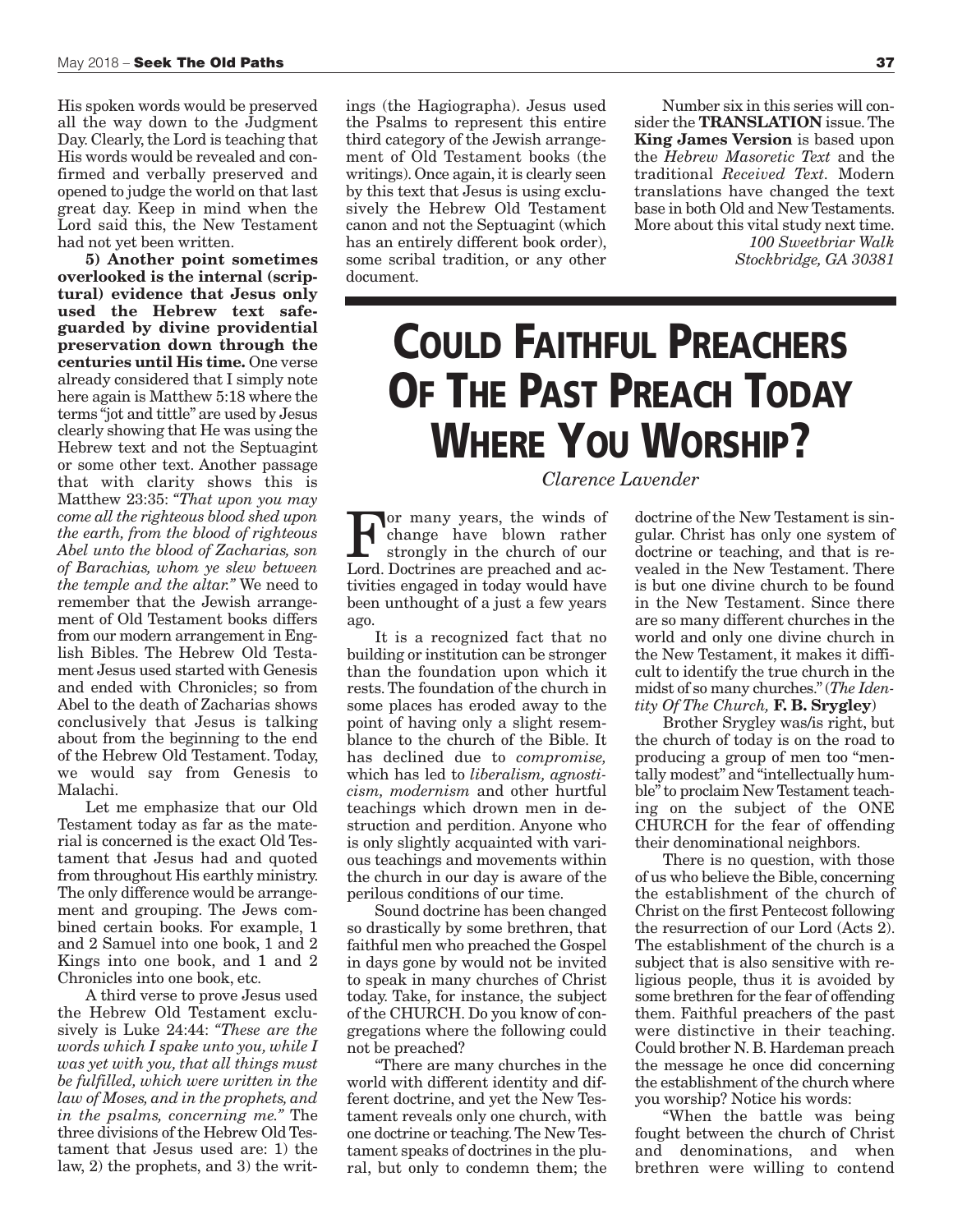earnestly for the faith in public discussion, no questions were of more importance than the time when, and the place where, the church of our Lord was inaugurated, set up, and established.A clear conception of its origin has much to do with a correct understanding of what the will of the Lord is. By the church we mean that spiritual realm over which Christ reigns as head and in which the Holy Spirit dwells. Let it be firmly stated that no such an institution existed on this earth until the first Pentecost after the resurrection of Christ. Denominationalism is founded upon the opposite of this fundamental truth, and, hence, their minds are blinded and a veil is over their faces until this day." (*The Establishment Of The Church,* **N. B. Hardeman**)

In the past, there was no question as to where salvation was, and who had it. Today, some question where it is, or who has it! Brother C. R. Nichol had no question about the matter. Notice his words:

"A stock expression with preachers who hold union meetings, as well as some others, is:'We wish to see people saved, and then let them join the church of their choice.' Often you hear: 'One church is as good as another;the church does not save you.' Many people hold the view that membership in the church the Lord built is not necessary to one's salvation."

"If one church is as good as another, it must follow that the Mormon Church, built by Joseph Smith, is as good as the church built by our Lord. Mr. Smith was finite, limited in knowledge, and imperfect in character; the Lord was infinite, perfect in character, and possessed all power. Do the two compare favorably?"

"The Lord ordained that through his church the 'manifold wisdom of God' is to be made known (Eph. 3:10). The church of Christ is the 'pillar and ground of the truth' (1 Tim. 3:15), and unto the Lord is glory to be given 'in the church' throughout all ages (Eph. 3:31)."

"Christ is the head of the church he built (Col. 1:18), but the churches built by men exist by no higher authority than that residing in the men who built them. Unless a human institution is as good as a divine institution, it must follow that a church built by a mere man is not as good as the church the Lord built." (*Does The*

*Church Save?* **C. R. Nichol**)

Is what brother Nichol said too strong for the pallet of some in our day? Brethren, you know it is! He would not be welcome to preach in many places.There are elderships and preachers alike that would not permit it. He preached the truth, but some simply love the praise and popularity of men more than truth!

What is the mission of the church? Seemingly, today, it is who has the largest attendance, greatest contribution, biggest building and gymnasium, etc. Who would hear and heed H. Leo Boles?

"The mission of the church of the Lord Jesus Christ is an important subject.The mission of other churches is not included in this study. There could be no substitute for the church of our Lord; hence, no other church can take its place and fill its mission. The church of the New Testament is the greatest institution known to man, and membership in that church the highest privilege granted to man."

"What, then, is the mission of the church? Paul, in writing to Timothy, said: 'That thou mayest know how men ought to behave themselves in the house of God, which is the church of the living God, the pillar and ground of the truth' (I Tim. 3:15).The church is the 'pillar and ground,' or support and stay, 'of the truth.' All truth harmonizes, whether scientific, philosophical, moral, or spiritual.The church is in harmony with all truth, but it is not the mission of the church to become the 'pillar and ground' of the truth. The church is under no obligation to support scientific or philosophical truth; it is under obligation to support the truth that came through Jesus Christ (John 1:17). It is 'the pillar and ground' of all truth that pertains to the redemption of man. The church is the only God-ordained support of the truths of the gospel.The church is to hold 'forth the word of life' (Phil. 2:16), and to 'make known through the church the manifold wisdom of God' (Eph. 3:10). The church is the institution through which God is to be glorified in propagating and supporting the truth of the gospel." (*The Mission Of The Church,* **H. Leo Boles**)

It is said that Napoleon had three rules for messengers conveying information during battle, they were: BE CLEAR, BE CLEAR, BE CLEAR! In the battle for the souls of men, all who preach should be as distinctive in their preaching on the ONE CHURCH, its ESTABLISHMENT, IT IS COMPOSED OFTHE SAVED and its MISSION, as faithful preachers of the past.

How clear are you when you teach or preach concerning the church of the Bible? Do you leave the impression with religious friends they are saved in their denominations? Brethren, we are not being unkind anytime we teach the truth with genuine love for lost souls (2 Tim. 4:1-5). Preachers of the past loved the church and preached the word without fear or favor. Many today do the same, may God increase their tribe.

As you consider the importance of the church, I ask you, could men like F. B. Srygley, N. B. Hardeman, C. R. Nichol, H. Leo Boles, etc. preach today where you worship?

> *1808 Hazelnut Rd. Christiansburg, VA 24073*

### **CONTRIBUTIONS**

| Baker C/C, Baker, FL\$25               |  |
|----------------------------------------|--|
|                                        |  |
|                                        |  |
| Northcutts Cove C/C,                   |  |
| Rock Island, TN \$100                  |  |
| Bradford C/C, Bradford, TN \$50        |  |
| Jackson St. C/C, Alexandria, LA\$100   |  |
|                                        |  |
|                                        |  |
|                                        |  |
|                                        |  |
|                                        |  |
|                                        |  |
|                                        |  |
| Arlington C/C, McMinnville, TN\$50     |  |
| Neely's Bend C/C, Madison, TN \$100    |  |
|                                        |  |
|                                        |  |
| John & Brenda Manz (memory             |  |
| of dad, William A. Mayfield, Jr.) \$50 |  |
| Bobby & Shirley Craig \$50             |  |
|                                        |  |
| Gregory Rd. C/C, Columbus, MS\$100     |  |
|                                        |  |
|                                        |  |
|                                        |  |
| Beginning Balance \$6,885.63           |  |
| Contributions\$2,545.00                |  |
| Debits                                 |  |
| Postage 1,797.29                       |  |
| Supplies\$ 665.99                      |  |
| Ending Balance\$6,967.35               |  |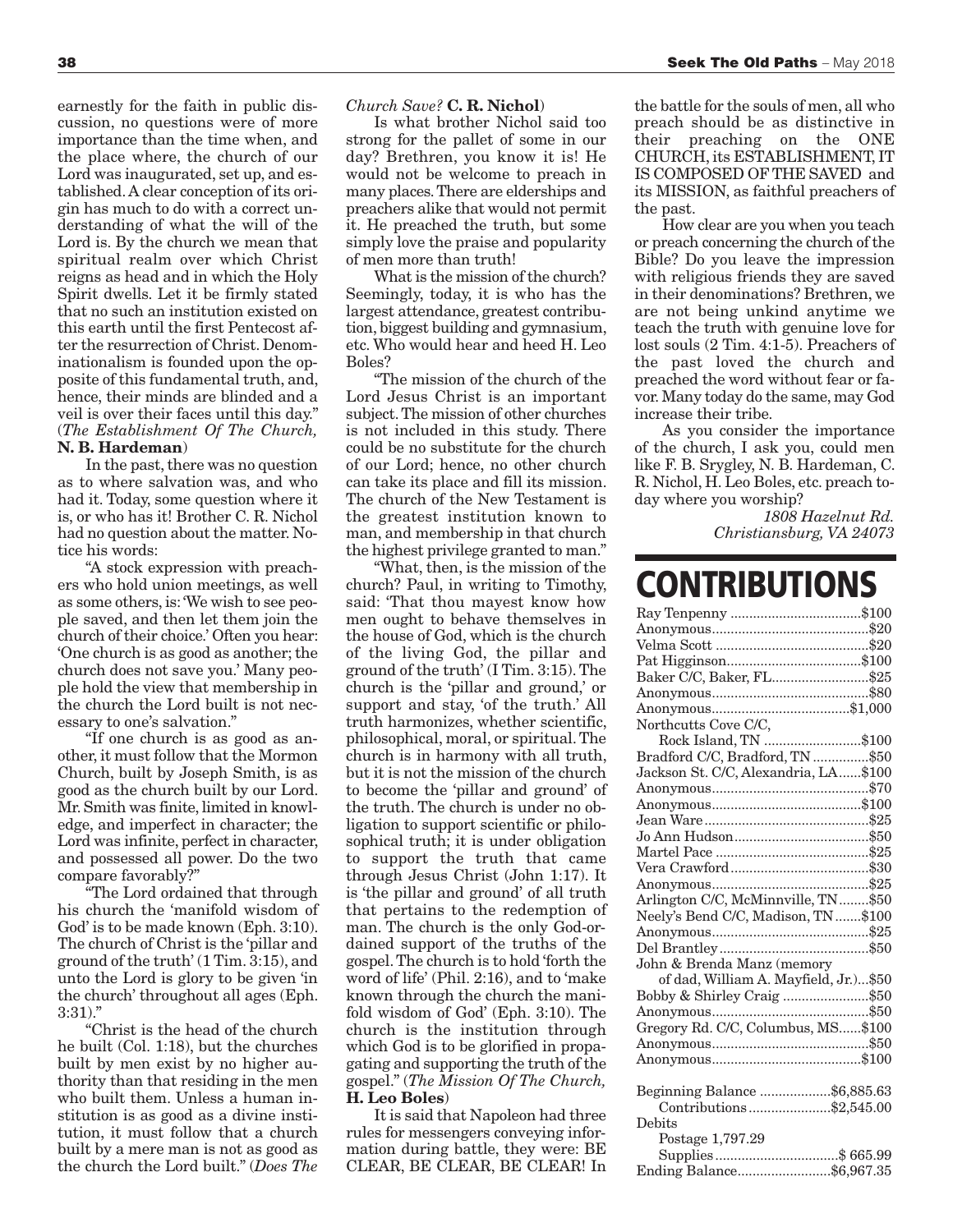## **LOOKING TO JESUS TO SEE THE BASICS OF FELLOWSHIP**

*John Chowning*

The Bible's teaching on fellowship<br>has many facets and vital areas<br>of study. It also has a firm foun-<br>dation of hasic fundamental truth. In has many facets and vital areas of study. It also has a firm foundation of basic, fundamental truth. In the third chapter of his Gospel, Mark records: *"And unclean spirits, when they saw him, fell down before him, and cried, saying, Thou art the Son of God.And he straitly charged them that they should not make him known.And he goeth up into a mountain, and calleth [unto him] whom he would: and they came unto him. And he ordained twelve, that they should be with him, and that he might send them forth to preach,And to have power to heal sicknesses, and to cast out devils: And Simon he surnamed Peter; And James the [son] of Zebedee, and John the brother of James; and he surnamed them Boanerges, which is, The sons of thunder:And Andrew, and Philip, and Bartholomew, and Matthew, and Thomas, and James the [son] of Alphaeus, and Thaddaeus, and Simon the Canaanite, And Judas Iscariot, which also betrayed him: and they went into an house"* (vs.11-19). This passage illuminates three basic points about fellowship as the Sinless Son of God lived in perfect harmony with His Father's will.

**1) Jesus refused the fellowship of some.** On several occasions (including this one), unclean spirits voluntarily offered their willing participation in declaring the truth about Jesus' deity. Every offer was instantly and sternly rejected. Even these unclean spirits who fell down before Him in their offer of fellowship were refused. There are distinct and definite boundaries and landmarks to fellowship. Because of this, every invitation to transgress and not abide within these God-ordained boundaries must be promptly and firmly refused.

There are at least two very easily discerned reasons why Jesus refused this offer of fellowship. First, the moral character of these beings obviously required a refusal of their offer. These spirits were morally and spiritually filthy.What fellowship can/does righteousness have with unrighteousness? And, what communion does light have with darkness (2 Cor. 6:14)? Second, in the most practical of terms, acceptance of their offer would have proven disastrous to Christ in the future. Three verses further in this chapter it is written that the scribes from Jerusalem tried to slander Jesus by saying that He has Beelzebub and it is by the prince of the demons that He casts out demons (Mark 3:22). If Jesus had been allowing the unclean spirits to proclaim His identity, there would have been credible evidence to support their profane charge. This would have shipwrecked His ministry.

**2) Jesus entered into fellowship with some.** It ought to be noted that those with whom He entered into fellowship were those who He first called and then they responded. The holy, sovereign God desires genuine fellowship with all humanity, and all humanity has the ability for fellowship with God. However, fellowship with God is not something humans can demand or view as a spiritual entitlement. God offers His wondrous fellowship on His terms. There is no negotiation.There is no give-and-take. God makes His offer and each of us can either accept it or reject it. Regardless of whether it is Jesus' call of apostleship 'then' or His call of discipleship 'today,' the wise come to Him when He extends His offer of fellowship.

**3) Jesus understood the twofold purpose of fellowship.** Jesus called a dozen men so they could be with Him and thus be transformed by their daily communion with him.Fundamentally, spiritual fellowship is the deliberate, active involvement with other disciples of Jesus so as to encourage spiritual growth. Jesus' fellowship with the apostles is breathtaking. Simon, an impetuous, outspoken fisherman, was transformed into Peter, a fearless fisher of men (cf. Mark 1:17). Jesus' fellowship with James and John transformed and harnessed the passion of their spirits so that they became the Sons of Thunder. His unrivaled power to

transform through fellowship is still at work today in all those who will refuse to be conformed to this world and choose instead to renew their minds (Rom. 12:2).

Jesus' transformative power can also be seen when considering the obscure and diverse collection of men He called. He called men with varied different occupations. He called men from various locations in Palestine. He even called men with extreme political affiliations — a publican and a Zealot (Judaism's version of the "Alt Right" and the "Alt Left"). Yet, what a metamorphosis occurred as this cadre of men heard, saw, looked upon, and handled the Word of Life (1 John 1:1). So complete was this transformation that even the enemies of Christ could easily tell that *"they had been with Jesus"* (Acts 4:13). *"Christ be formed in you"* (Gal. 4:19) is not only the hope of glory (Col. 1:27), it is also the transformative purpose of fellowship as one walks with the Master in daily communion.

Because of their transformation, the apostles fulfilled the nitty-gritty purpose of fellowship — the increase of evangelism and benevolence. Jesus did not call these men to be with Him just so they could enjoy an amazing meal made from five loaves and two fish or one with seven loaves and a few small fish. They were not called to be His apostles so they could incessantly argue over who was the greatest among them. His previous night was not sleepless and prayer-filled because He wanted to make sure He chose the correct fun-and-games organizers, gymnasium builders, or meal planners. As conceived in the mind of God and practiced by the Son of God and revealed by the Spirit of God, the end result of fellowship is not an increase of giggles and laughs in one's social life nor better fitness for the body in one's physical life. Rather, it is the increase of evangelism and benevolence in a world that is lost and hurting in its spiritual life.

> *1625 Bilbrey Park Dr. Cookeville, TN 38501*